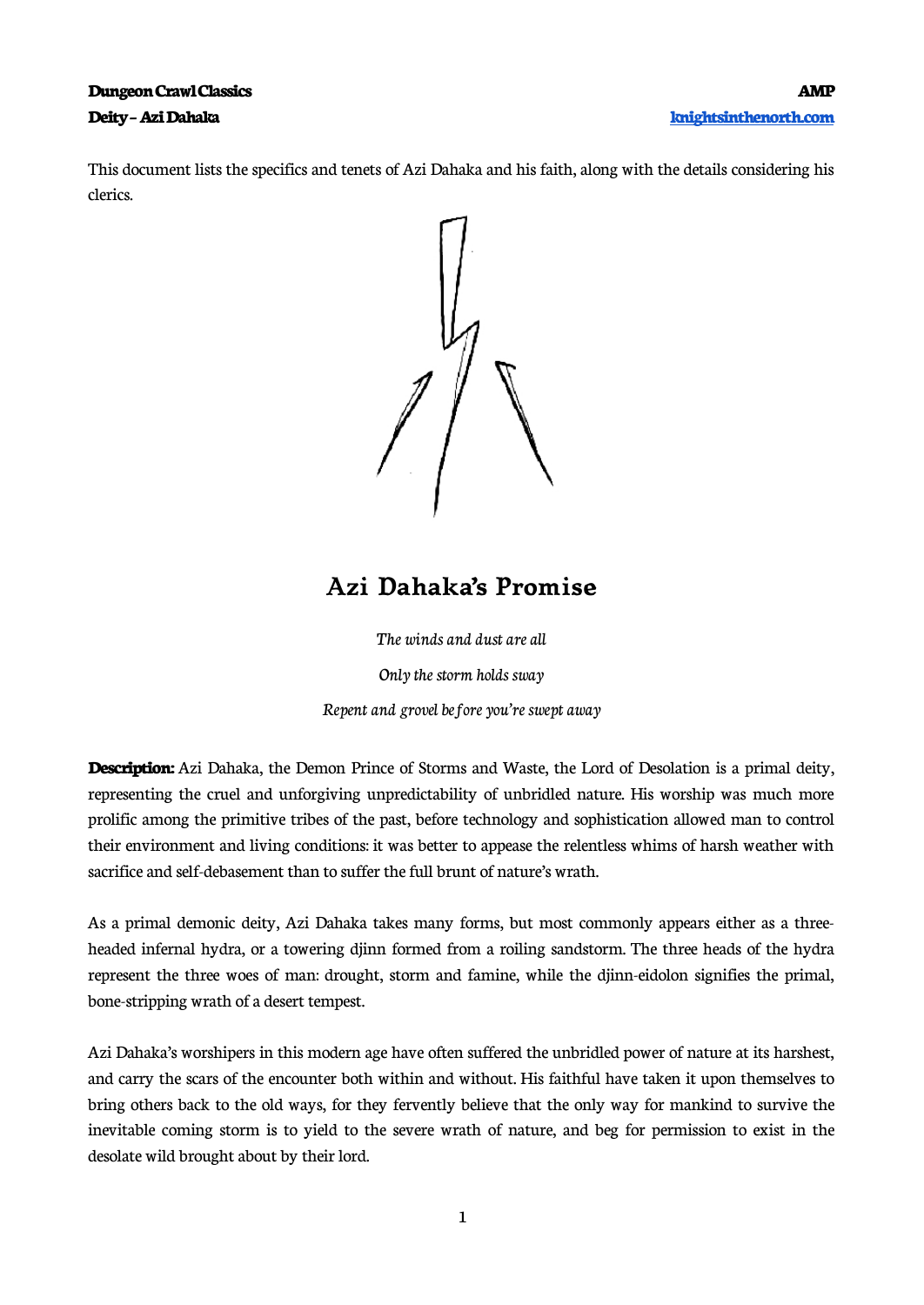#### **Aligned deities:**

Creostrax, the Goddess of Excess Pelagia, the Bitch Lady of the Sea

#### **Opposing deities:**

Melniscar, the Infinite Order Daenthar, the Mountain Lord

**Services of the Church:** Azi Dahaka's cult consists of starved, stark-eyed madmen. It offers no services to those outside the cult, and not much more to those who are sworn to his service.

# **Cleric description[1](#page-1-0) :**

 $\overline{a}$ 

**Symbol:** One of Azi Dahaka's symbols is the Three-Headed Bolt. His worshipers often have it tattooed or branded upon their body, and some of them swear that the scars they bear are not self-inflicted, but rather the result of some cruel encounter with the forces of nature.

**Weapon proficiencies:** Axes, daggers and swords, spears and polearms, whips and any bladed exotic weapons imaginable. Clerics of Azi Dahaka may use shortbows, longbows and slings for ranged combat.

#### **Special:**

- Followers of Azi Dahaka often fast and dehydrate themselves to be closer to their god. The follower may roll a DC 15 Will save for each day spent in this type of ritual denial: success indicates that they have reached a trance-state, gaining a +1 bonus to all checks on the following day, and failure causes all of their rolls to be at -1d the following day due to exhaustion. Effects of continued fasting and dehydration are left up to the Judge's discretion.
- In addition to spells from the cleric spell list, Azi Dahaka may grant his clerics access to his patron spells (*Invoke patron: Azi Dahaka, Snake Trick, Kith of the Hydra* and *Reap the Whirlwind,* pg. 330+ of the DCC rulebook).
- Lay on hands checks from clerics of Azi Dahaka bring desolation upon those receiving the effect. For each die of healing received the character suffers 1 point of damage to one of their physical stats (STR, AGI, STA) as the deity's cruel power drains and emaciates their body.

**Turn unholy:** Angels, paladins, Lords of Law, Lawful Primes and law-aligned humanoids; mundane animals and monsters, and followers of opposing deities.

<span id="page-1-0"></span>Note that in my campaign Azi Dahaka is borderline neutral, and accepts both chaotic and neutral clerics and worshipers.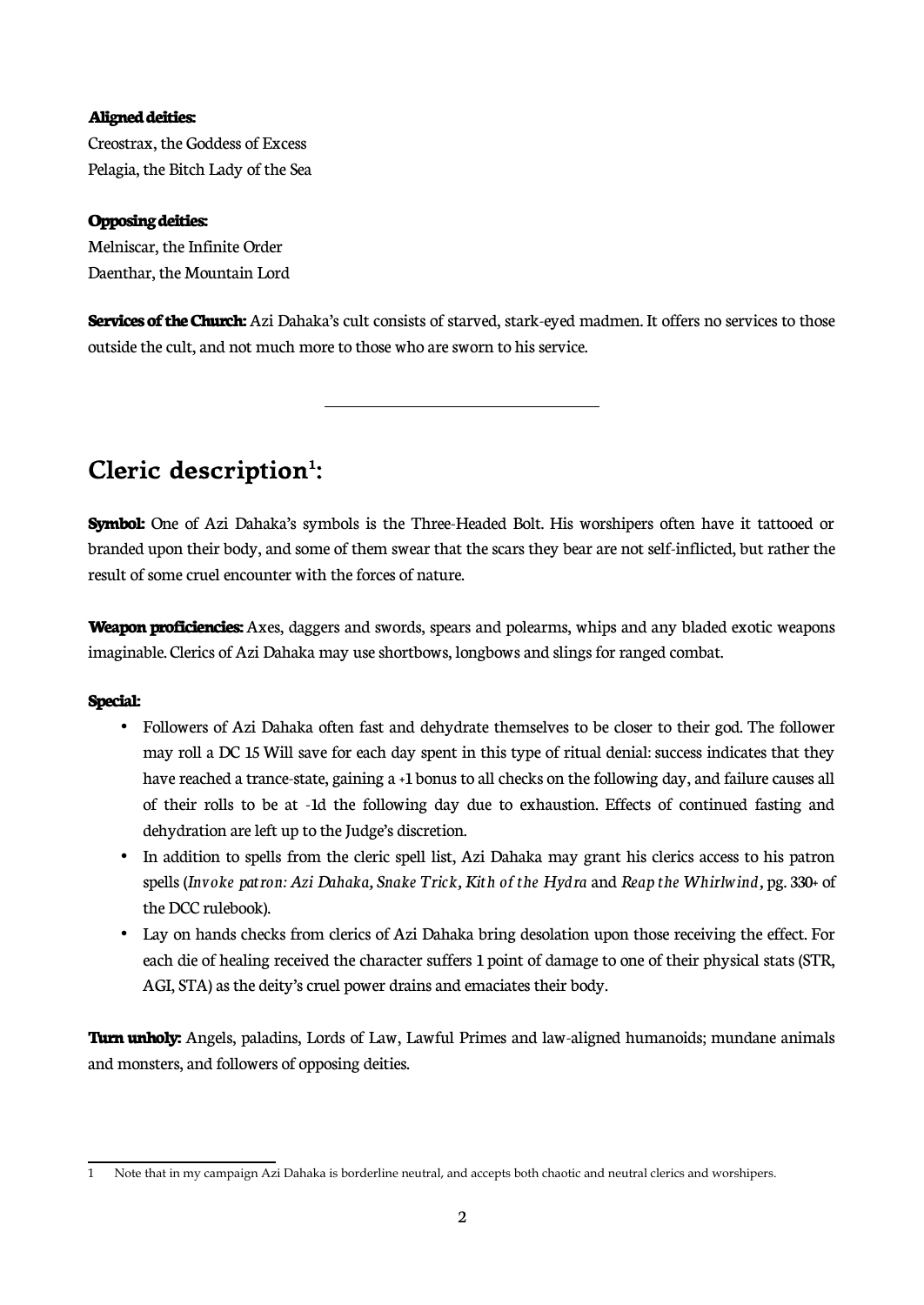**Disapproval Table:** Clerics of Azi Dahaka use the following disapproval table.

| Table A – Azi Dahaka's Disapproval |                                                                                                                                                                                                                                                                                                                                                                                                                                 |  |
|------------------------------------|---------------------------------------------------------------------------------------------------------------------------------------------------------------------------------------------------------------------------------------------------------------------------------------------------------------------------------------------------------------------------------------------------------------------------------|--|
| Roll                               | Disapproval                                                                                                                                                                                                                                                                                                                                                                                                                     |  |
| 1 or less                          | The cleric must atone for their sins. They cannot partake of any food or drink for the<br>remainder of the day. Should they do so (even by accident) their disapproval does not<br>reset the following day.                                                                                                                                                                                                                     |  |
| $\boldsymbol{2}$                   | The cleric must pray for forgiveness as soon as they're able. They must spend a full hour<br>in meditation and self-flagellation starting as soon as they are out of immediate danger;<br>self-flagellation requires them to suffer 1 point of damage to one of their physical stats<br>(STR, AGI, STA). Failure to complete the prayer within 120 minutes incurs a -1 penalty<br>to all spell checks until prayer is complete. |  |
| 3                                  | The cleric incurs an immediate -1 to all spell checks until they fast and dehydrate for at<br>least one full day (see Special above).                                                                                                                                                                                                                                                                                           |  |
| 4                                  | The cleric must increase Azi Dahaka's power with a new follower. They incur a -1<br>penalty to spell checks until they convert a new follower to the faith.                                                                                                                                                                                                                                                                     |  |
| 5                                  | The cleric incurs Azi Dahaka's ire: a -1 to spell checks for a day, and they are constantly<br>thirsty for the duration of the effect (DC 15 Will save to resist drink).                                                                                                                                                                                                                                                        |  |
| 6                                  | The cleric loses access to one randomly determined spell until they fast and dehydrate<br>for at least one full day (see Special above).                                                                                                                                                                                                                                                                                        |  |
| 7                                  | The cleric undergoes the test of humility. For the remainder of the day they must treat<br>all chaotic characters and creatures as their superiors. Failure to do so results in loss of<br>all spellcasting ability including healing for the remainder of the day.                                                                                                                                                             |  |
| 8                                  | The cleric immediately incurs a -4 penalty to the spell or ability that caused the<br>disapproval. This lasts until the next day. Additionally, they are ravenously hungry for<br>the duration of the effect (DC 15 Will save to resist food).                                                                                                                                                                                  |  |
| 9                                  | The cleric immediately incurs a -2 penalty to all spell checks until they fast and<br>dehydrate for at least one full day (see Special above).                                                                                                                                                                                                                                                                                  |  |
| 10                                 | The cleric must endure the test of understanding. One of their physical stats (STR, AGI,<br>STA) is reduced to 1. The damage heals at the normal rate, but cannot be healed by<br>other means. Additionally, they are ravenously hungry and thirsty for the duration of<br>the effect (DC 15 Will save to resist food or drink).                                                                                                |  |
| 11                                 | Azi Dahaka is not pleased. The clerics disapproval does not reset the following day. The<br>next day things reset as normal.                                                                                                                                                                                                                                                                                                    |  |
| 12                                 | The cleric loses access to two random spells until they've spent a day fasting and<br>dehydrating (see Special above).                                                                                                                                                                                                                                                                                                          |  |